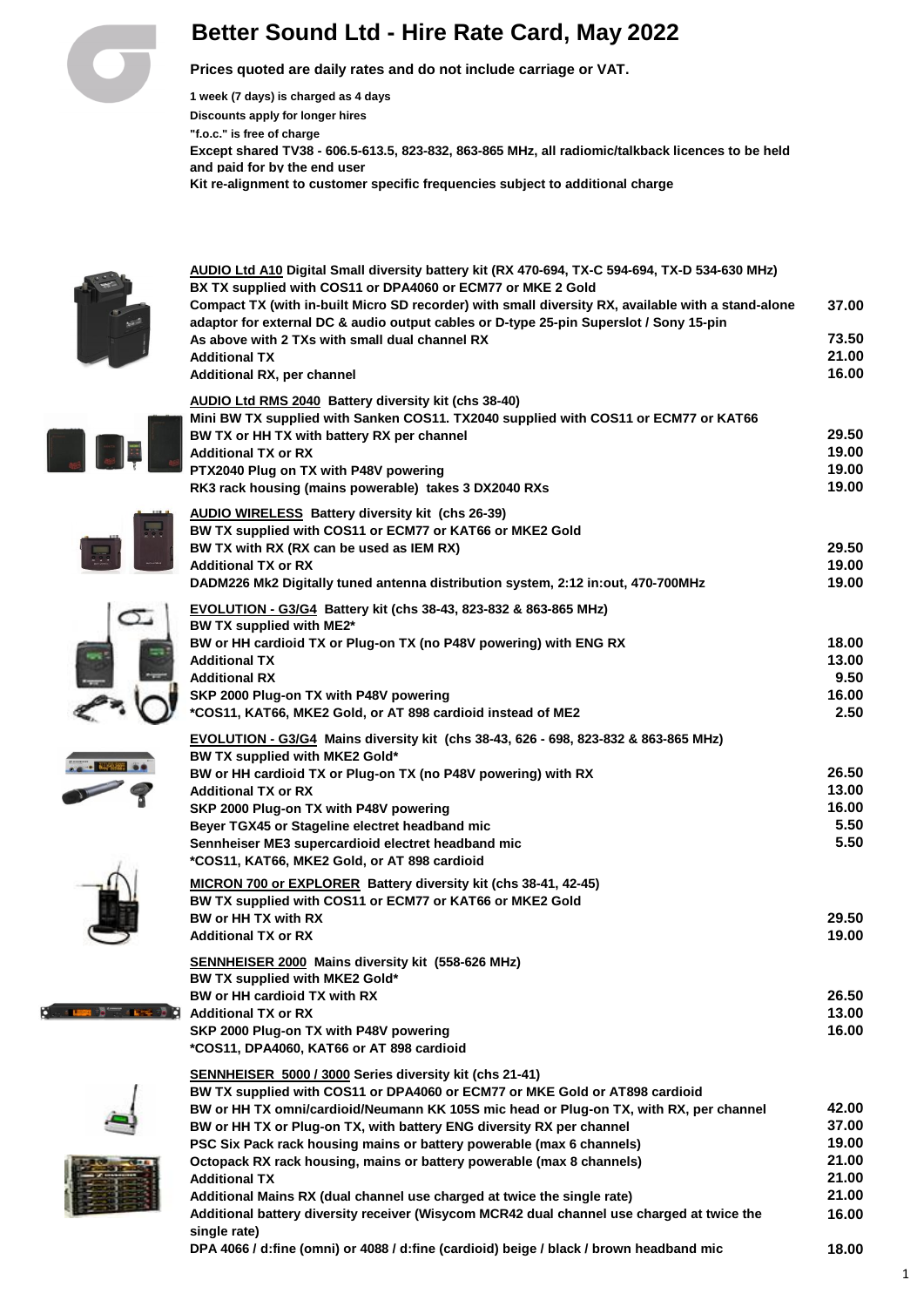|                          | SENNHEISER 6000 Digital Mains System (various bands available within 470-714 MHz)<br>BW TX supplied with COS11 or DPA4060 or ECM77 or MKE Gold                                |              |
|--------------------------|-------------------------------------------------------------------------------------------------------------------------------------------------------------------------------|--------------|
|                          | BW TX or HH TX, omni or cardioid, with mains RX, per channel                                                                                                                  | 52.50        |
|                          | BW TX or HH TX with EK6042 ENG battery diversity RX, per channel                                                                                                              | 42.00        |
|                          | <b>Additional TX</b>                                                                                                                                                          | 26.50        |
|                          | <b>Additional RX</b>                                                                                                                                                          | 26.50        |
|                          | <b>SHURE UHF (chs 38-45.5, 42-49.5)</b><br>UHF-R UR1H BW TX Hi-powered (250mW), with DPA Microdot mics, 638-698 MHz                                                           | 21.00        |
|                          | UHF-R UR2 HH TX (BETA 58A/BETA 87/KSM9/VP68 omni mic head)                                                                                                                    | 21.00        |
| <b>STATE OF BUILDING</b> | UHF-R UR4D diversity RX, per channel (dual channel use charged at twice the single rate)                                                                                      | 21.00        |
|                          | <b>SONY DWX</b> Digital Series (chs 33-40) BW TX supplied with ECM77                                                                                                          |              |
|                          | BW or HH TX omni or cardioid TX, with RX, per channel                                                                                                                         | 42.00        |
|                          | BW or HH TX, with battery ENG diversity RX per channel                                                                                                                        | 42.00        |
|                          | Audio Developments DWX QUAD rack housing, mains or battery powerable (max 4 ch's)                                                                                             | 19.00        |
|                          | <b>Additional TX</b>                                                                                                                                                          | 21.00        |
|                          | Additional Mains/Battery RX (dual channel use charged at twice the single rate)                                                                                               | 21.00        |
|                          | <b>SONY UWP Series (chs 38-40) BW TX supplied with ECM77 or KAT66</b>                                                                                                         |              |
|                          | BW TX, HH TX or Plug-on TX and battery RX URX-P2                                                                                                                              | 21.00        |
|                          | <b>Additional TX or RX</b>                                                                                                                                                    | 13.00        |
|                          | <b>SONY UWP-D Digital Series (chs 33-41) BW TX supplied with ECM77 or KAT66</b>                                                                                               |              |
|                          | BW TX, Hand-Held TX or Plug-on TX with battery RX URX-P03                                                                                                                     | 24.50        |
|                          | <b>Additional TX or RX</b>                                                                                                                                                    | 13.00        |
|                          | <b>WISYCOM</b>                                                                                                                                                                |              |
|                          | BW TX supplied with COS11 or DPA4060 or ECM77 or MKE 2 Gold                                                                                                                   |              |
|                          | MTP40s/41s BW TX (470-663, 510-698 MHz)                                                                                                                                       | 21.00        |
|                          | MTH410 HH TX, omni/cardioid (510-698 MHZ)                                                                                                                                     | 21.00        |
|                          | MTB40s plug-on TX (470-663, 510-698 MHZ)                                                                                                                                      | 21.00        |
|                          | MRK980 dual channel mains RX (170-230, 470-700, 960-1160 MHz)                                                                                                                 | 42.00        |
|                          | MPR30/51 battery ENG diversity RX 470-700 MHz                                                                                                                                 | 16.00        |
|                          | MPR52 dual channel battery ENG diversity RX (470-700, 960-1160 MHz)                                                                                                           | 31.50        |
|                          | MCR42 / MCR42 EL2 dual channel battery diversity RX (470-678 MHZ)                                                                                                             | 31.50        |
|                          | Hawk Woods (HW) dual V-Lok adaptor 25-pin for MCR42                                                                                                                           | 18.00        |
|                          | MCR54 Four channel diversity battery RX with top audio feed (470-700, 960-1160 MHZ)                                                                                           | 63.00        |
|                          | PSC Six Pack housing, mains or battery powerable, takes 3 MCR42 dual RXs (max 6 chs)                                                                                          | 19.00        |
|                          | Octopack RX rack housing, mains or battery powerable, takes 4 MCR42 dual RXs (max 8 chs)                                                                                      | 21.00        |
|                          | <b>RADIOMIC ACCESSORIES</b><br>50m Ecoflex low loss co-ax cable                                                                                                               | 5.50         |
|                          | Audio Assist high power (1w) belt pack (HW NP75 battery, radiomic and Ofcom licence extra)                                                                                    | 19.00        |
|                          | Audio Ltd ADA, 2:8 in:out (SMA connectors)                                                                                                                                    | 16.00        |
|                          | Audio Wireless in-line RF amplifier/attenuator, digitally tuned                                                                                                               | 5.50         |
|                          | Audio Wireless LPDA-A-DT V2 active paddle antenna, digitally tuned                                                                                                            | 8.50         |
|                          | Audio Wireless LPDA-P passive paddle antenna, 470-1200 MHz                                                                                                                    | 3.50         |
|                          | Band 36, 38 or wideband aerial splitter/distribution amp                                                                                                                      | 26.50        |
|                          | Half-wave dipole aerial & coax cable                                                                                                                                          | 2.50<br>4.50 |
|                          | High capacity (12v, 7Ah) 'rack' battery & charger<br><b>RF Booster</b>                                                                                                        | 3.50         |
|                          | SARAS 1w booster belt (HW NP75 battery, radiomic and Ofcom licence extra)                                                                                                     | 19.00        |
|                          | SARAS Active aerial combiner, 8:2 to 8:8 in:out configurations available, (re-alignment to                                                                                    | 26.50        |
|                          | customer specific frequencies subject to additional charge)                                                                                                                   |              |
|                          | Sennheiser A 2003 UHF passive paddle antenna, 450-960 MHz                                                                                                                     | 3.50         |
|                          | Shure HA-8089 helical (parabolic) antenna 470-900 MHz for TX and RX use                                                                                                       | 6.50         |
|                          | Shure UA874E active "paddle" antenna                                                                                                                                          | 6.50         |
|                          | Sony ECM88 splash proof mic                                                                                                                                                   | 10.50        |
|                          | True dipole/High gain Yagi/Magnetic antenna & coax cable                                                                                                                      | 3.50         |
|                          | Various boosters, combiners & splitters                                                                                                                                       | <b>POA</b>   |
|                          | Wisycom MAT288 wideband diversity combiner for up to 8 diversity areas (16 antennas) UHF &<br>Air-band, 8:1 or 8:4 or 2 x 4:2, with programmable RF attenuators on each input | 58.00        |
|                          |                                                                                                                                                                               |              |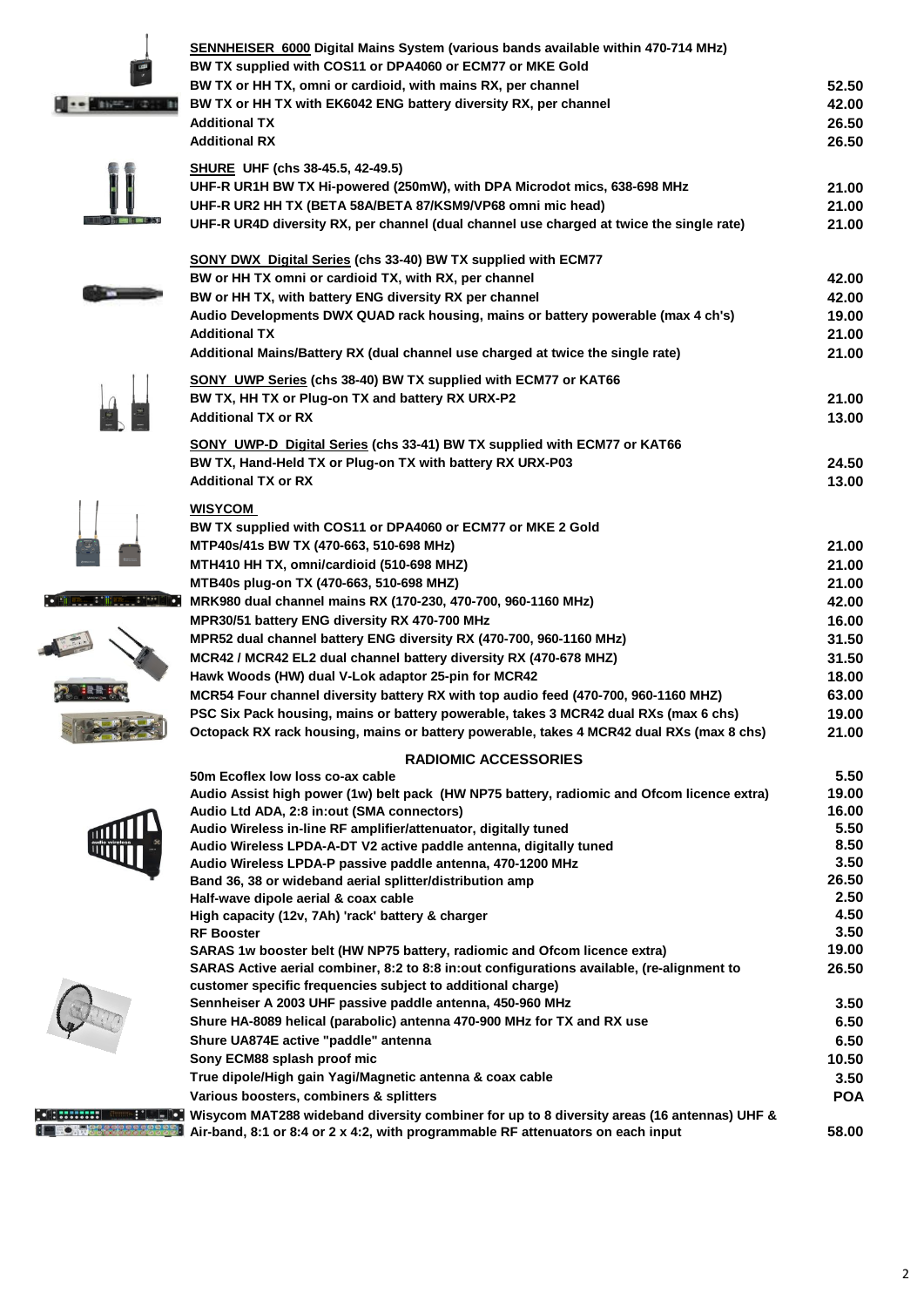# **IN EAR MONITORING (IEM)**

| IN EAR MUNITURING (IEM)<br>EVOLUTION G3/G4 (606-648, 823-832 & 863-865 MHz) supplied with headphones or in-ear<br>headphones or earpieces |                |
|-------------------------------------------------------------------------------------------------------------------------------------------|----------------|
| Mains (mono/stereo) or battery (mono) TX with stereo IEM RX                                                                               | 22.50          |
| SR 2050 'high' powered, dual channel mains (stereo) TX (558-626, 606-678 MHz)                                                             | 28.50          |
| EK 300 IEM RX (606-648, 823-832 & 863-865 MHz)<br>EK 2000 IEM RX (558-626, 606-678 MHz)                                                   | 9.50<br>9.50   |
| Sennheiser AC3/AC4 IEM combiner 4:1 wideband                                                                                              | 10.50          |
| Sennheiser AC3000 IEM combiner 8:1, wideband                                                                                              | 19.00          |
| <b>PHONAK - ROGER RF system (2.4 GHz WiFi band) In-ear RXs supplied in beige or brown</b>                                                 |                |
| <b>BaseStation TX, with RX</b>                                                                                                            | 47.50          |
| <b>Additional RX</b><br><b>Multimedia Hub battery TX</b>                                                                                  | 21.00<br>18.00 |
| Repeater (range extender)                                                                                                                 | 18.00          |
| <b>Touchscreen battery TX</b>                                                                                                             | 26.50          |
| PHONAK Invisity RF system (VHF 169.4 - 201 MHz)                                                                                           |                |
| Phonak TX300V / Wisycom CTK38 TX with Phonak Invisity in-ear RX                                                                           | 43.50          |
| <b>Additional RX</b>                                                                                                                      | 21.00          |
| <b>Additional TX</b>                                                                                                                      | 23.50          |
| <u>WISYCOM</u> (510-698 MHz)                                                                                                              |                |
| <b>MPT40s mono battery TX with MPR50 RX-IEM</b>                                                                                           | 30.50<br>47.50 |
| MTK952 mains TX (470-800 MHz), dual channel and with (4 pin) DC powering option<br><b>MPR50 RX-IEM</b>                                    | 10.50          |
| <b>MICROPHONE KITS</b>                                                                                                                    |                |
| <b>ADAPTIVE ARRAY</b>                                                                                                                     |                |
| <u>AUDIO TECHNICA</u><br>AT 895/RK digital array with remote kit                                                                          | 19.00          |
| <b>MONO:-</b>                                                                                                                             |                |
| AKG                                                                                                                                       |                |
| C 414 studio mic, switchable pattern<br>C 451 B with cardioid condenser capsule                                                           | 15.00<br>9.50  |
| C 460 with CK61, VR61 tube, desk stand and power supply, cardioid                                                                         | 15.00          |
| CK1X remote mic capsule, hanging & stand mount and cable                                                                                  | 6.50           |
| C 747 MKII miniature (lectern) directional, P48v                                                                                          | 10.50          |
| HM 1000/CK31 cardioid mic with hanging mount or desk stand                                                                                | 9.50           |
| <b>AMCRON</b><br>Crown PCC 160 phase coherent cardioid PZM, P48v                                                                          | 7.50           |
| <b>AUDIO TECHNICA</b>                                                                                                                     |                |
| AT 841A omni PZM, supplied with AA battery psu or P48v                                                                                    | 7.50           |
| AT 4053A hypercardioid, condenser                                                                                                         | 15.00<br>7.50  |
| AT 935 miniature (lectern) directional, P48v                                                                                              |                |
| <b>BEYER</b><br>M 201 dynamic, cardioid                                                                                                   | 7.50           |
| M58 reporters mic, dynamic, omni                                                                                                          | 9.50           |
| M59POWER sport commentators mic, dynamic, hypercardioid, with on/off switch                                                               | 7.50           |
| <b>DPA</b>                                                                                                                                |                |
| DPA 4066 / d:fine (omni) or 4088 / d:fine (cardioid) beige / black / brown headband mic<br>DPA MicroDot to XLR3m adaptor for above, P48v  | 18.00<br>3.50  |
|                                                                                                                                           |                |
| <b>EAGLE</b><br>P656T gooseneck, push to talk mic                                                                                         | 6.50           |
| P656T gooseneck, push to talk mic with Shure FP23 / Sound Devices (SD) MM1 mic to line amp                                                | 10.50          |
| <b>ELECTROVOICE</b><br>RE 50 reporters mic, dynamic, omni                                                                                 | 9.50           |
| <b>NEUMANN</b><br>U87 Al Studio set, studio microphone with switchable pattern & bass cut, P48v                                           | 26.50          |
| <b>RØDE</b>                                                                                                                               |                |
| Videomic, 9v battery                                                                                                                      | 7.50           |
| <b>SANKEN</b>                                                                                                                             | 7.50           |
| COS11 electret lapel, P48v or AA batt<br>CUB-01 cardioid PZM P48v                                                                         | 7.50           |

3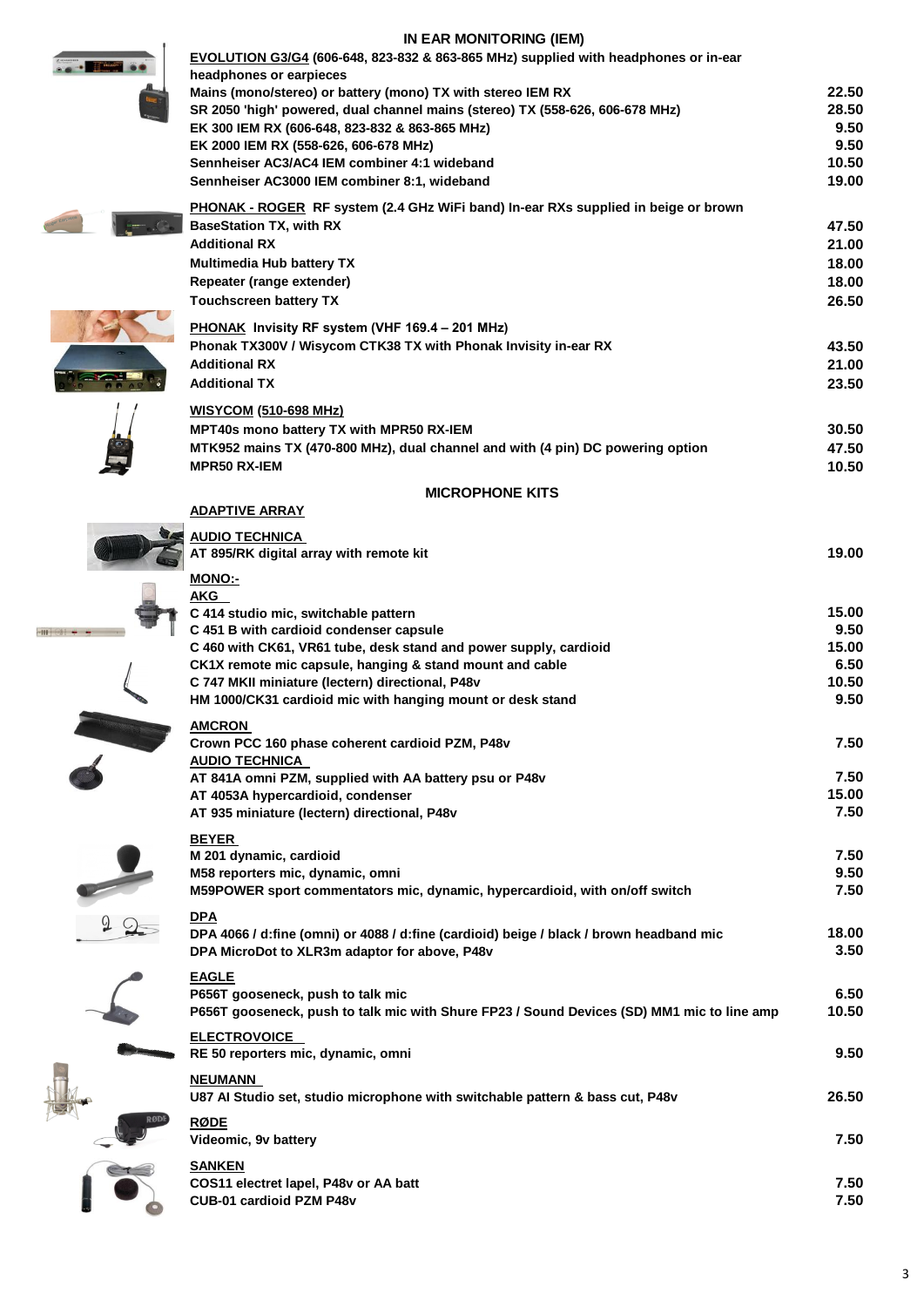| <b>SENNHEISER</b> with Rycote accessories where appropriate                                                                     |                |  |
|---------------------------------------------------------------------------------------------------------------------------------|----------------|--|
| MD 42 reporters mic, omni, dynamic                                                                                              | 9.50           |  |
| MKH 416 or MKH 816, supercardioid P48v                                                                                          | 13.00          |  |
| MKH 30 figure of 8 or MKH 40 cardioid or MKH 50/8050 supercardioid, P48v                                                        | 13.00          |  |
| MKH 60 or MKH 70, supercardioid, P48v                                                                                           | 16.00          |  |
| MKH 8060 supercardioid, P48v<br>MKH 8070 Lobar pickup for distant sound sources, P48v                                           | 13.00<br>16.00 |  |
| MKH 8000 Filter module for 8xxx series mics with switchable bass roll-off                                                       | 5.50           |  |
| MKE 600 hypercardioid for camcorders, AA batt or P48v, with Rycote accessories                                                  | 9.50           |  |
|                                                                                                                                 |                |  |
| <b>SHURE</b>                                                                                                                    | 12.00          |  |
| 55 SH classic Icon 50's style, cardioid<br>BETA 58 vocalist, supercardioid dynamic                                              | 12.00          |  |
| PG 58 vocalist, dynamic with on/off switch                                                                                      | 7.50           |  |
| SM 57 instrumentalist, dynamic                                                                                                  | 12.00          |  |
| SM 58 vocalist, dynamic                                                                                                         |                |  |
| <b>SONY</b>                                                                                                                     |                |  |
| ECM 77 omni lapel electret, P48v or AA batt                                                                                     | 7.50           |  |
|                                                                                                                                 |                |  |
| <u>STC</u><br>Coles 4104 commentators, lip ribbon                                                                               | 13.00          |  |
|                                                                                                                                 |                |  |
| <b>STEREO/M&amp;S</b>                                                                                                           |                |  |
| <b>AUDIO TECHNICA</b><br>AT 825 electret cardioid                                                                               | 9.50           |  |
| AT 835ST / BP4029 shotgun mic                                                                                                   | 13.00          |  |
|                                                                                                                                 |                |  |
| <b>SENNHEISER</b>                                                                                                               |                |  |
| MKH 30 with MKH 40 (or MKH 50 or MKH 60) m&s pair, P48v                                                                         | 27.50<br>16.00 |  |
| MKH 418S m&s, P48v                                                                                                              |                |  |
| <b>SURROUND SOUND 5.1</b>                                                                                                       |                |  |
| <b>DPA</b>                                                                                                                      |                |  |
| 5100 Mobile 5.1 surround mic P48v with 6 analogue outputs - no processing required                                              | 26.50          |  |
| <b>SENNHEISER</b>                                                                                                               |                |  |
| AMBEO VR mic, 3D / 360° spatial audio recording mic                                                                             | 24.50          |  |
| <b>MICROPHONE ACCESSORIES</b>                                                                                                   |                |  |
| <b>Booms / Stands</b><br>Ambient QXS550 Quickpole light boom, 0.5-1.95m                                                         | 6.50           |  |
| <b>Boom Buddy</b>                                                                                                               | 2.50           |  |
| <b>C-Stand or lighting stand</b>                                                                                                | 3.50           |  |
| Floorstand or banquet stand or desk stand                                                                                       | 2.50           |  |
| Lazy arm for floorstand                                                                                                         | 1.50           |  |
| Manfrotto 035 super clamp with <sup>3</sup> / <sub>8</sub> " thread                                                             | 2.50           |  |
| Manfrotto 143N Magic Arm with 2 x spigots                                                                                       | 3.50           |  |
| Panamic hand booms (mini 0.73-1.83m, midi 1.24-3.24m, maxi 1.5 - 4.06m)                                                         | 6.50           |  |
| VDB hand booms (Baby 0.4m - 1.6m, Medium 0.6 - 2.75m)                                                                           | 6.50           |  |
| Various                                                                                                                         |                |  |
| 1 way, 12v or 48v ph, battery psu, PP3                                                                                          | 3.50           |  |
| 2 way, 48v ph, battery psu, PP3                                                                                                 | 4.50           |  |
| 6 way, P48v, mains psu<br>ADO66-11 m&s/stereo matrix & mic/line pre-amp unit                                                    | 6.50<br>10.50  |  |
| BSS AR-116 or AR-133 DI box, powered by 9v PP3 or P48v                                                                          | 3.50           |  |
| EMO E325 mic splitter, 1 in - 3 out, with phase reverse & earth lift                                                            | 4.50           |  |
| FEL MB1 mic level booster for P48v mic, no batteries needed, +20, +30, +40 dB                                                   | 5.50           |  |
| FEL mini mic level booster for P48v mic, no batteries needed, +20 dB                                                            | 4.50           |  |
| Mic extension cable, various lengths available                                                                                  | 2.50           |  |
| Mic extension cable, 100m drum                                                                                                  | 6.50           |  |
| Mic extension cable, 10m 8-way XLR loom                                                                                         | 16.00<br>18.00 |  |
| Mic extension cable, 30m 12 in / 4 out multicore drum<br>Microphone flag, blank, for clients own logo (also available for sale) | 4.50           |  |
| Rycote lapel mic "furries"/ mini-windjammers                                                                                    | 2.50           |  |
| Rycote pistol grip & suspension                                                                                                 | 3.50           |  |
| Rycote Softie for camera mounted microphones                                                                                    | 2.50           |  |
| Rycote Softie, handgrip & suspension                                                                                            | 3.50           |  |
| <b>Rycote Windjammer</b>                                                                                                        | 2.50           |  |
| <b>Rycote Windshield</b>                                                                                                        | 3.50           |  |
| Shure FP11/23 mic to line amp                                                                                                   | 6.50<br>6.50   |  |
| Sound Devices MM-1 mic preamp & headphone monitor<br>Stereo balanced to unbalanced matching transformer                         | 3.50           |  |
| Stereo/m&s matrix box with P48v Phantom pass through                                                                            | 3.50           |  |
| P48v to 'T' power adapter                                                                                                       | 2.50           |  |
| <b>Trakker equipment trolley</b>                                                                                                | 19.00          |  |
|                                                                                                                                 |                |  |

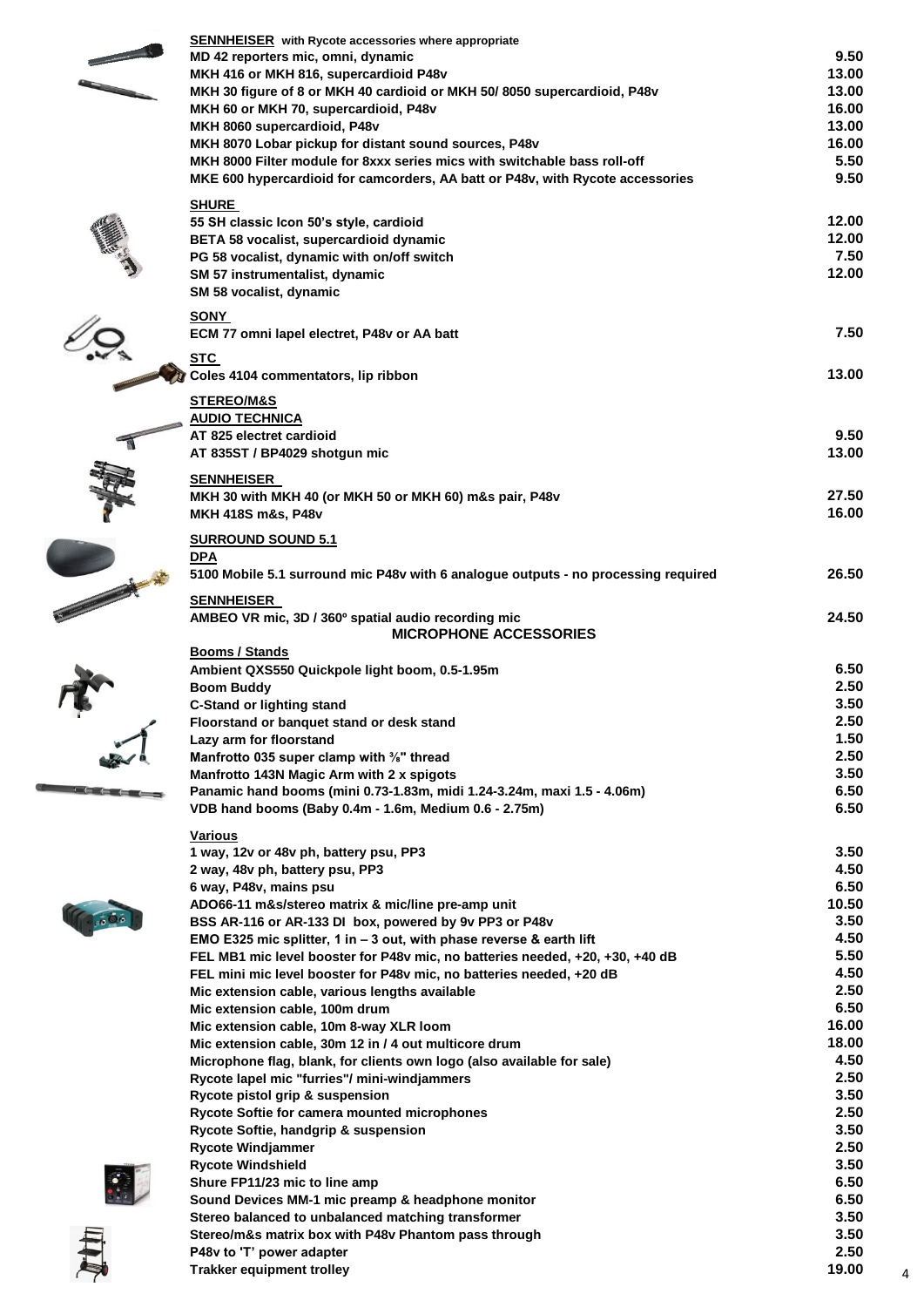## **SLATES & SYNC DEVICES**

| <b>AMBIENT</b><br>ACN-CL Lockit with integral rechargable Li-Ion battery                                                         | 16.00          |
|----------------------------------------------------------------------------------------------------------------------------------|----------------|
| Lockit box tri-level syncbox ACL-204 (with generator) for SD and HD Video<br>Tiny Lockit box trilevel sync-generator box         | 16.00<br>16.00 |
| Master Lockit - the ACN control centre. Also collects and stores all ACN distributed metadata.                                   |                |
| Forwards metadata to iOS devices                                                                                                 | 19.00          |
| <b>ACN-NL NanoLockit Timecode generator</b>                                                                                      | 9.50           |
| ACD 301 MK III / ACN-LS Master Slate                                                                                             | 21.00          |
| <b>DENECKE</b>                                                                                                                   |                |
| Time-Code slate reader & syncbox generator (digislate)                                                                           | 21.00          |
| <b>TENTACLE</b>                                                                                                                  |                |
| Sync TimeCode generator & jam-sync box                                                                                           | 10.50          |
| Sync E, with BlueTooth (BT)                                                                                                      | 10.50          |
| <b>RECORDERS</b>                                                                                                                 |                |
| <b>MARANTZ</b><br>CD4000, mains, professional CD player only (no headphones)                                                     | 19.00          |
| <b>CDR631 CD-R recorder</b>                                                                                                      | 30.50          |
| PMD661 portable handheld size MP3/WAV(BWF) SD recorder                                                                           | 24.50          |
| <b>SOUND DEVICES</b>                                                                                                             |                |
| SD 744T compact flash & 40GB internal hard drive recorder (B'cast WAV/MP3)                                                       | 43.50          |
| SD 788T-SSD CF & 256GB internal solid state drive recorder (WAV/MP3)                                                             | 69.50          |
| SD CL-8 mixing control surface for 788T                                                                                          | 15.00          |
| SD CL-9 mixing control surface with 8 x 100mm linear faders for 788T                                                             | 25.50          |
| <b>TASCAM</b>                                                                                                                    |                |
| DR-10CS recorder for Sennheiser lapel mic                                                                                        | 9.50           |
| ZOOM                                                                                                                             |                |
| H6 handheld size MP3/WAV(BWF) 6 track SD recorder using external & 2 built-in mics                                               | 26.50          |
| Zoom F8 portable MP3/WAV(BWF) Up to 10 track SD recorder . With 8 mic/ line inputs. With                                         | 30.50          |
| support for 24-bit/192 kHz audio and TimeCode                                                                                    |                |
| <b>MIXERS &amp; MIXER/RECORDERS</b><br><b>AUDIO DEVELOPMENTS</b>                                                                 |                |
| AD-146/6 (stereo 6/4) M&S decode/encode & talkback                                                                               | 43.50          |
| AD-146/8 (stereo 8/4) M&S decode/encode & talkback                                                                               | 44.50          |
| AD-245 Pico (stereo 8/2)                                                                                                         | 37.00          |
| <b>MACKIE</b>                                                                                                                    |                |
| Mackie 1402, 6 mic/line & 4 stereo inputs, mains only                                                                            | 19.00          |
| Mackie 1604, 16 channel, mains only                                                                                              | 30.50          |
| <b>SOUNDCRAFT</b>                                                                                                                |                |
| Soundcraft Spirit LX7 mkll 24 channel, 32 input, mains only                                                                      | 43.50          |
| Soundcraft Folio Notepad, 4 mic, 2 stereo phono input, mains only                                                                | 13.00          |
| <b>SOUND DEVICES</b>                                                                                                             |                |
| SD MixPre compact field mixer stereo 2/2                                                                                         | 19.00          |
| SD 302, 3:2 stereo mixer<br>SD 442, 4:2 stereo mixer, 4 direct outs                                                              | 19.00<br>27.50 |
| SD 633 six-input mixer with integrated 10-track recorder, records to CF & SD                                                     | 37.00          |
| SD 833 12 track intergrated mixer/recorder, internal SSD & 2 SD slots.                                                           | 42.00          |
| SD 664 12 input mixer, integrated 16-track recorder, records to CF & SD cards                                                    | 47.50          |
| SD 688 12 input mixer, integrated 16-track recorder, records to CF & SD cards, auto attenuation                                  | 50.50          |
| SD CL-6 input controller for 664 & 688                                                                                           | 19.00          |
| SD SL-6 powering & wireless receiver accessory for 688                                                                           | 19.00          |
| SD CL-12 Alaia mixing controller for 688, Penny & Giles faders<br>SD Wingman BlueTooth(BT) adaptor for iOS control of 6xx series | 30.50<br>6.50  |
|                                                                                                                                  |                |
| <b>SQN</b><br>SQN-2, 4:2 stereo mixer, 2 chs powerable & 2 chs for radiomics or self powered mics                                | 25.50          |
|                                                                                                                                  |                |

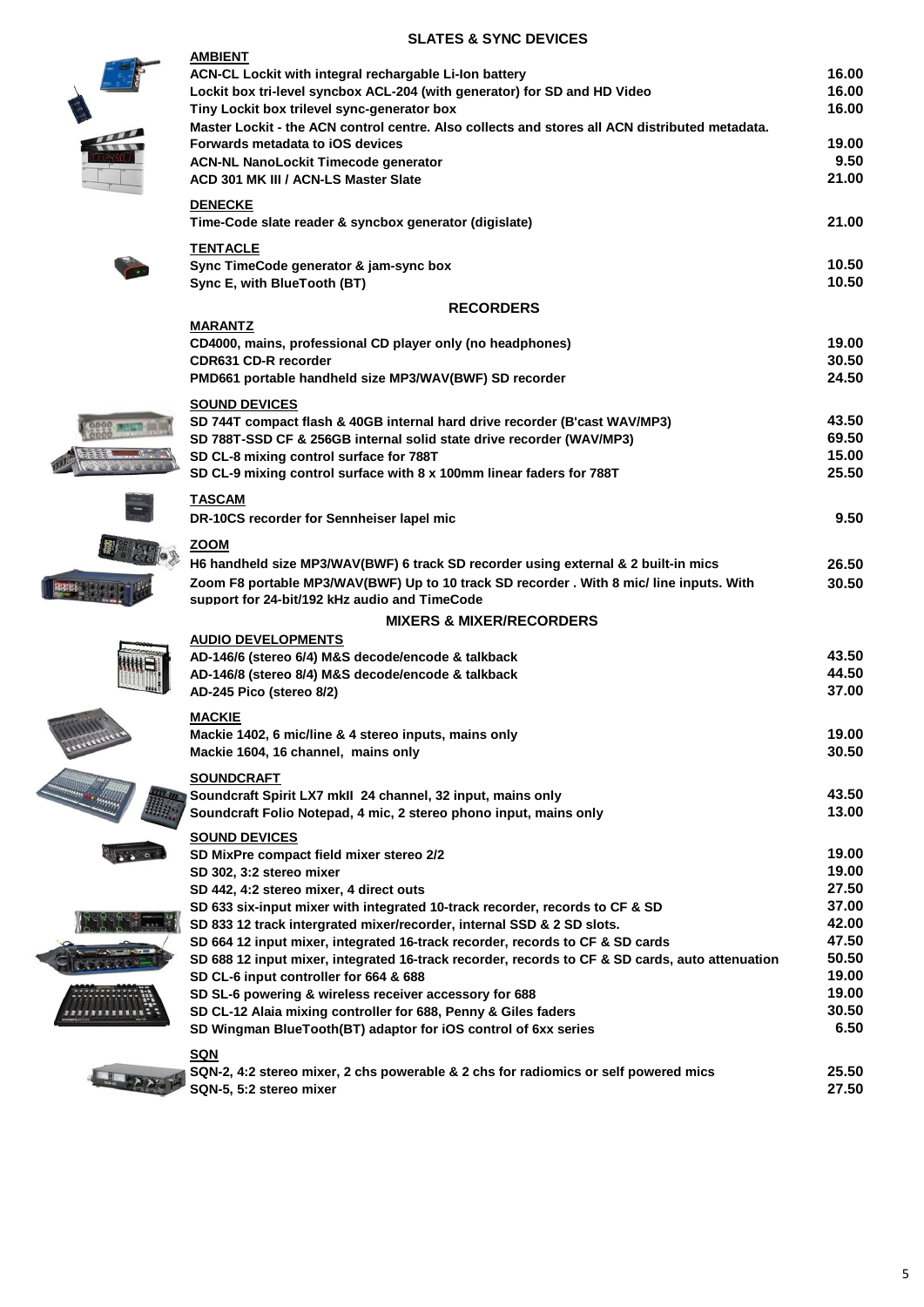#### **LOUDSPEAKERS**



| Stands for Anchor (except Beacon), Bose, JBL & Mackie supplied if requested                                                                 |                |
|---------------------------------------------------------------------------------------------------------------------------------------------|----------------|
| <b>ANCHOR</b>                                                                                                                               |                |
| Beacon 125W portable line array, rechargable battery operated, SD card/USB/3.5mm MP3 player                                                 | 42.00          |
| Beacon as above, with built-in RXs & 2 BW TXs or 2 HH TXs or 1 of each, 863-865 MHz                                                         | 52.50<br>17.00 |
| Megavox 30W, built-in rechargeable battery, 6-10 hrs depending on use                                                                       | 16.00          |
| AN Mini Speaker Monitor, 30W, rechargeable batteries, up to 12 hrs use                                                                      |                |
| AN Mini Speaker Monitor, 30W, rechargeable batteries, up to 12 hrs with built-in wireless Anchor<br>HH or BW TX                             | 31.50          |
| Minivox, 15W, 8 x C cells (Mn1400), with remote mic, 25 - 30 hrs                                                                            | 7.50           |
| Liberty MPB-4500/6000H, integral 50W amp & built-in rechargeable battery, 6-14hrs                                                           | 21.00          |
| Liberty speaker, built-in Shure SM58 HH or T11 BW radiomic                                                                                  | 37.00          |
| Liberty speaker, built in CD player                                                                                                         | 37.00          |
| <b>BOSE</b>                                                                                                                                 |                |
| Bose 802 system, 2x250W speakers, controller & amp                                                                                          | 49.50          |
| 2 Bose 802 speakers                                                                                                                         | 30.50          |
| <b>FOSTEX</b>                                                                                                                               |                |
| Fostex 6301B3X mains monitor speaker, integral amp, line level balanced XLR input                                                           | 6.50           |
| HH                                                                                                                                          |                |
| Tensor-Go array speaker 800W peak/200W nom., BlueTooth, Li-Ion battery for up to 15 hrs.                                                    | 26.50          |
| Integrated 2 channel + stereo input mixer & DSP                                                                                             |                |
| JBL                                                                                                                                         |                |
| JBL SF12M system, 2 wedges - 250W nominal, equaliser & amp                                                                                  | 30.50          |
|                                                                                                                                             |                |
| Mackie with Digital Signal Processing (DSP) as indicated<br>FreePlay LIVE 150W speaker with BlueTooth & Li-lon battery for up to 15 hrs use | 16.00          |
| SRM350 1000W peak/500W nominal, active loudspeaker, integrated 2 channel mixer & DSP                                                        | 21.00          |
| SRM450 1000W peak/500W nominal, active loudspeaker, integrated 2 channel mixer & DSP                                                        | 37.00          |
| SRM1850 18" powered subwoofer 1600W peak/800W nominal w. digital crossover & DSP                                                            | 47.50          |
|                                                                                                                                             |                |
| <b>WALKIE TALKIES (UHF only)</b><br>Programming to customer specific frequencies subject to additional charge                               |                |
| Analogue - MOTOROLA 430-470 MHz                                                                                                             |                |
| <b>Motorola GP340</b>                                                                                                                       | 10.50          |
|                                                                                                                                             |                |
| Analogue/ Digital - MOTOROLA 430-470 MHz                                                                                                    |                |
| <b>Motorola DP1400</b>                                                                                                                      | 10.50          |
| Each handset consists of: on-board & spare battery, belt-clip, D-shell earpiece with PTT mic,                                               |                |
| nylon carry case & shoulder strap, lightweight headset & boom mic and charger pod. Where                                                    |                |
| practical, a 6-way charger will be assigned f.o.c.                                                                                          |                |
| Listen only earpiece for GP340 / DP1400                                                                                                     | 1.50           |
| Lightweight headset & boom mic for GP340 / DP1400                                                                                           | 1.50           |
| Covert earpiece with curly acoustic tube, clip and PTT mic                                                                                  | 3.50           |
| D-shell earpiece with PTT mic                                                                                                               | 1.50           |
| "Earwig" - low profile earphone with PTT microphone and clip (black)                                                                        | 1.50           |
| Carry case and shoulder strap for GP340 / DP1400                                                                                            | 1.50           |
| 6-way battery charger                                                                                                                       | 6.50           |
| Beyer DT394 / OTTO V4-10390 Cleartrak noise cancelling headset & boom mic                                                                   | 5.50           |
| Beyer DT394S one sided - reduced cup - for camera operators                                                                                 | 5.50           |
| Analogue/ Digital KENWOOD (400-470 MHz)                                                                                                     |                |
| NX-320E3 transceiver (400-470 MHz)                                                                                                          | 10.50          |
| Each handset consists of: on-board & spare battery, belt-clip, D-shell earpiece with PTT mic,                                               |                |
| lightweight headset & boom mic and charger pod. Where practical, a 6-way charger will be                                                    |                |
| assigned f.o.c.                                                                                                                             |                |
| Covert earpiece with curly acoustic tube, clip and PTT mic                                                                                  | 3.50           |
| 6-way battery charger                                                                                                                       | 6.50           |
| DUPLEX BASE STATION (400-470 MHz)                                                                                                           |                |
| TAIT TB7100 / T800 Base station (Analogue), UHF, licence required (pmse@ofcom.org.uk)                                                       | 52.50          |